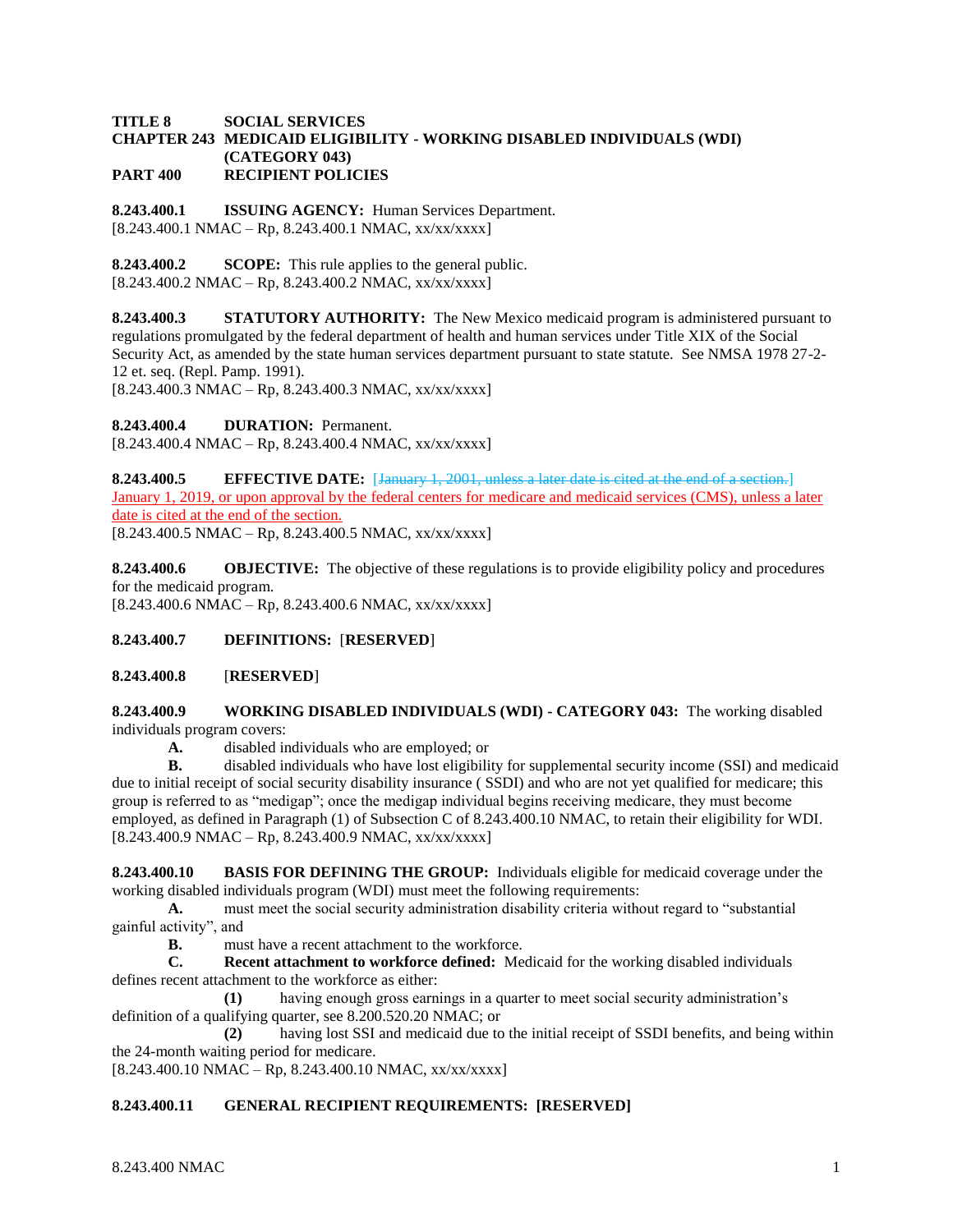**8.243.400.12 ENUMERATION:** To be eligible an individual must report his/her social security account number(s) to the human services department (HSD). If an individual does not have a valid social security number, he/she must apply for one as a condition of medicaid eligibility. Applications for social security numbers can be made by completing an application form, and providing proof of application to local Income support division (ISD) offices.

[8.243.400.12 NMAC – Rp, 8.243.400.12 NMAC, xx/xx/xxxx]

**8.243.400.13 CITIZENSHIP:** To be eligible for medicaid, an individual must be:

**A.** a citizen of the United States; or

**B.** an alien who entered the United States prior to August 22, 1996, as one of the classes of aliens described in Section MAD 412.1, or an alien who entered the United States as a qualified alien on or after August 22, 1996, and who has met the five-year bar, or are exempt as listed in Section MAD 412.2.

**C.** Refer to Section MAD 412, 412.1 and 412.2.

[8.243.400.13 NMAC – Rp, 8.243.400.13 NMAC, xx/xx/xxxx]

**8.243.400.14 RESIDENCE:** To be eligible for medicaid, individuals must be living in New Mexico on the date of application or final determination of eligibility and have demonstrated intent to remain in the state.

**A. Establishing residence:** Residence in New Mexico is established by living in the state and carrying out the types of activities normally indicating residency, such as occupying a home, enrolling child(ren) in school, getting a state driver's license, or renting a post office box. An individual who is homeless is considered to have met the residence requirements if he/she intends to remain in the state.

**B. Recipients receiving benefits out-of-state:** Individuals who receive medical assistance in another state are considered residents of that state until the ISD staff receives verification from the other state agency indicating that it has been notified by an individual of the abandonment of residence in that state.

**C. Abandonment:** Residence is not abandoned by temporary absences. Temporary absences occur when recipients leave New Mexico for specific purposes with time-limited goals. Residence is considered abandoned when any of the following occurs:

**(1)** the individual leaves New Mexico and indicates that he/she intends to establish residence in another state;

**(2)** the individual leaves New Mexico for no specific purpose with no clear intention of

returning; **(3)** the individual leaves New Mexico and applies for financial, food or medical assistance in

another state.

 $[8.243.400.14 \text{ NMAC} - \text{Rp}, 8.243.400.14 \text{ NMAC}, xx/xx/xxxx]$ 

**8.243.400.15 NON-CONCURRENT RECEIPT OF ASSISTANCE:** The individual may not be receiving assistance in another medicaid category with the exception of the QMB/SLIMB programs. ISD staff will look at other categories of eligibility and make the appropriate eligibility determination, or referrals. [8.243.400.15 NMAC – Rp, 8.243.400.15 NMAC, xx/xx/xxxx]

**8.243.400.16 AGE:** The individual must be 18 years of age or older.  $[8.243.400.16 \text{ NMAC} - \text{Rp}, 8.243.400.16 \text{ NMAC}, xx/xxxxx]$ 

**8.243.400.17 DISABILITY:** The individual must meet social security administration's disability or blindness criteria, without regard to "substantial gainful activity".  $[8.243.400.17 \text{ NMAC} - \text{Rp}, 8.243.400.17 \text{ NMAC}, xx/xx/xxxx]$ 

**8.243.400.18 RECIPIENT RIGHTS AND RESPONSIBILITIES:** The individual is responsible for establishing his/her eligibility for medicaid. As part of this responsibility, the individual must provide required information and documents or take the actions necessary to establish eligibility. Failure to do so must result in a decision that eligibility does not exist. The individual must also grant the human services department (HSD) permission to contact other persons, agencies or sources of information which are necessary to establish eligibility.<br>
[The copayment responsibility for WDI recipients is outlined in 8.243.600.9 NMAC.]  $\alpha$  payment responsibility for WDI recipients is outlined in 8.243.600.9 NMAC.

 $[8.243.400.18 \text{ NMAC} - \text{Rp}, 8.243.400.18 \text{ NMAC}, xx/xx/xxxx]$